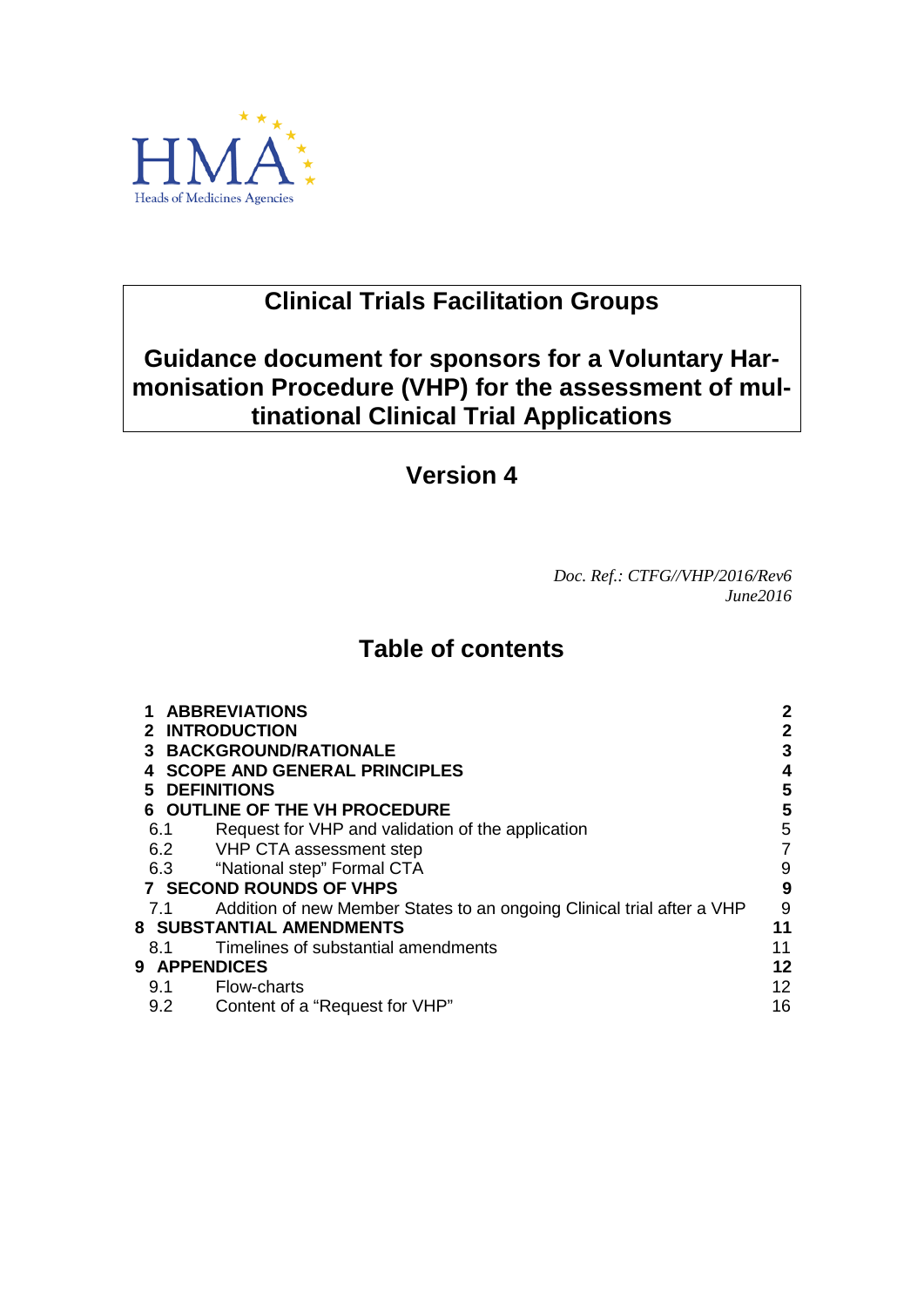# <span id="page-1-0"></span>**1 Abbreviations**

| <b>ATMP</b>            | <b>Advanced Therapy Medicinal Product</b>                               |
|------------------------|-------------------------------------------------------------------------|
| CA                     | competent authority                                                     |
| $\overline{\text{CT}}$ | clinical trial                                                          |
| <b>CTFG</b>            | clinical trial facilitation group                                       |
| <b>CTA</b>             | clinical trial application                                              |
| $E$ C                  | ethics committee                                                        |
| <b>EU</b>              | <b>European Union</b>                                                   |
| <b>FIH</b>             | first in human                                                          |
| <b>HMA</b>             | <b>EU Heads of Medicines Agencies</b>                                   |
| MN-FIH                 | multinational first in human                                            |
| <b>GNA</b>             | grounds for non-acceptance                                              |
| <b>IMP</b>             | investigational medicinal product                                       |
| <b>IMPD</b>            | investigational medicinal product dossier                               |
| <b>MA</b>              | marketing authorisation                                                 |
| MC-CT                  | multicentre clinical trial                                              |
| <b>MS</b>              | member state                                                            |
| MN-CT                  | multinational clinical trial                                            |
| <b>NIMP</b>            | Non IMP                                                                 |
| <b>NCA</b>             | national competent authority                                            |
| P-NCA                  | participating national competent authority                              |
| <b>PIP</b>             | paediatric investigational plan                                         |
| <b>REF-NCA</b>         | reference - national competent authority                                |
| SR-VHP                 | second round VHP: introduction of one or more MS into a positive VHP    |
| <b>VHP</b>             | voluntary harmonisation procedure                                       |
| VHP plus               | A VHP involving Ethics Committees in the assessment of benefit/risk; IB |
|                        | and protocol in some Member States                                      |
|                        |                                                                         |
| VHP-A                  | VHP-Administrator (mail: VHP-CTFG@VHP-CTFG.eu)                          |
| <b>VHP-SA</b>          | substantial amendment of a positive Voluntary Harmonisation Procedure   |

# <span id="page-1-1"></span>**2 Introduction**

The EU Heads of Medicines Agencies (HMA) agreed in 2004 to establish a clinical trials facilitation group (CTFG) to co-ordinate the implementation of the EU clinical trials directive 2001/20 EC across the member states.

This document is produced by the CTFG in order to propose a harmonised procedure for assessing multinational clinical trials by the National Competent Authorities (NCA) in EU. The changes of this new version of the guideline were approved by the HMAs. This document should be read in conjunction with other EU-published guidelines (see also Section References).

The main changes in v2 with respect to v1 refer to:

a) the acceptability of all CTs with at least 3 concerned MS

b) the deletion of the *"Pre-procedural step" or "Request for VHP"* phase in the procedure and

c) the inclusion of substantial amendments in the scope of the VHP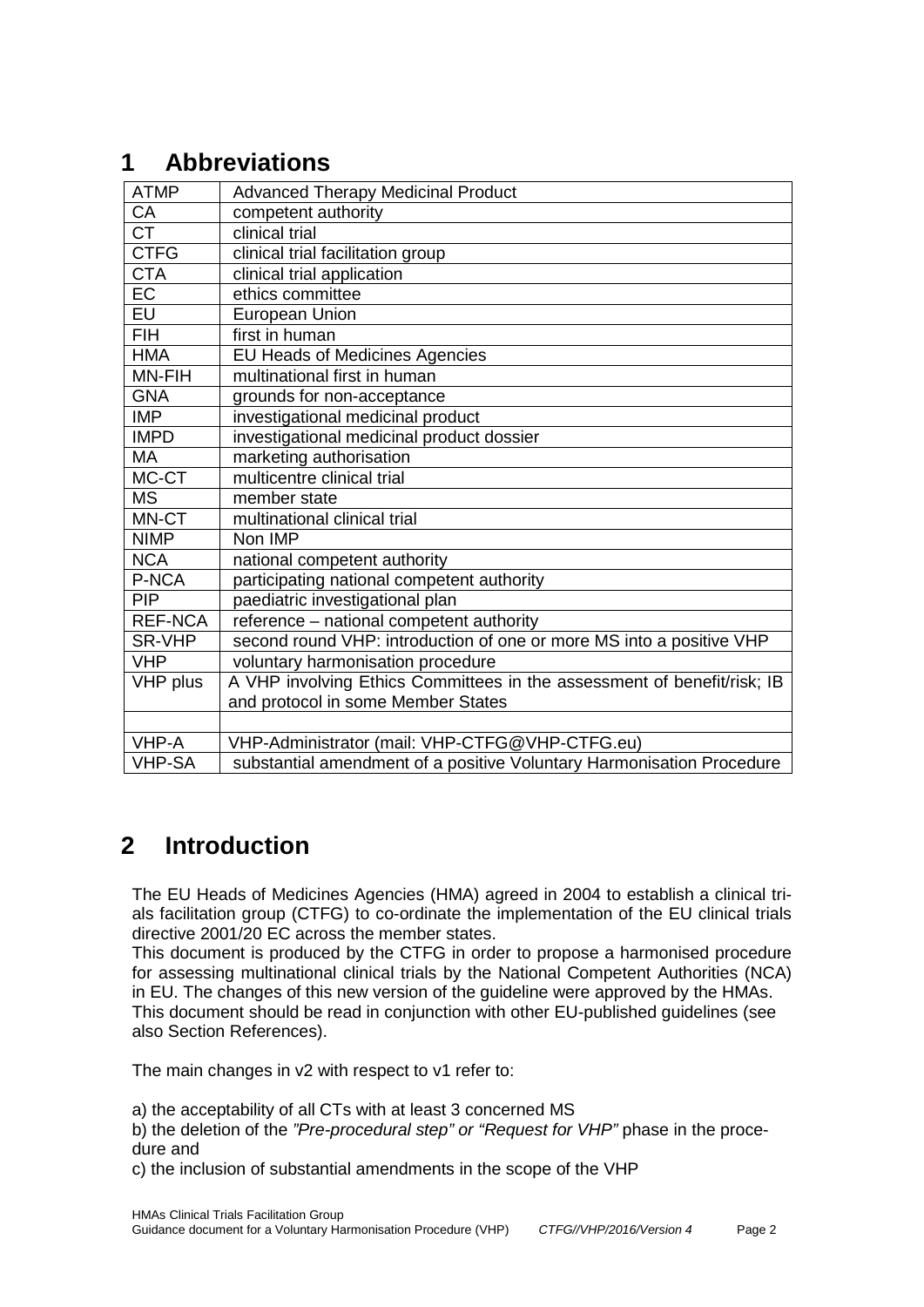The main changes in v3 with respect to v2 refer to:

- a) the introduction of a mandatory Reference NCA
- b) the introduction of a second round to introduce one or more additional MS into a positive VHP
- c) the procedural steps to address the fulfilment of conditions
- d) the introduction of information requests in VHP-substantial amendment
- e) VHP plus

The main changes in v4 with respect to v3 refer to:

- a) Change of responsibilities from VHP-C to REF-NCA
- b) minor clarifications

The CTFG is open for discussions on further improvements. Suggestions or feedback should be sent to [VHP-CTFG@VHP-CTFG.eu](mailto:VHP-CTFG@VHP-CTFG.eu) indicating on the message reference "suggestion for improvement of VHP or feedback on VHP……".

## <span id="page-2-0"></span>**3 Background/Rationale**

The Directive 2001/20/EC, (the "EU Clinical Trials Directive")<sup>1</sup>, relating to the implementation of good clinical practice in the conduct of clinical trials (CT) on medicinal products for human use, defines a multi-centre clinical trial (MC-CT) as a CT conducted according to a single protocol but at more than one site, and therefore by more than one investigator. The trial sites may be located in a single Member State (MS), in a number of MS, or in one or more MS and additionally in third countries. This document relates to a MC-CT with trial sites in several MS, referred to as multinational CTs (MN-CTs) throughout this document.

In the context of the implementation of Directive 2001/20/EC and with the aim to harmonise the conduct of CTs within EU MS, the EU-Commission has issued detailed guidances and information regarding major aspects of clinical trials, such as the format of requests to Competent Authorities (CA) and of CT information to be submitted to Ethics Committees (EC), the reporting of adverse reactions arising from CT, the documentation on the quality of the Investigational Medicinal Product (IMP) and the European clinical trial database EudraCT (EudraLex - Volume 10 Clinical trials guidelines).

To coordinate the implementation of Directive 2001/20/EC across the MS at an operational and national level, the EU Heads of Medicines Agencies have set up the Clinical Trials Facilitation Group (CTFG). This is another major step for the achievement of harmonisation of CTs in Europe.

With the translation of the Directive into national laws and regulations, divergent practices between the different MS remain in areas such as:

- Distribution of duties between the CAs and the FCs
- Content, format or language requirements
- Timelines for the review of a CT application
- Different application dates by the sponsor in the different MS
- Human resources and workload vs. the number of applications per NCA

Further to October 2007, CTs Conference, organised by the European Commission and EMA, and the experience in the Member States, the importance of maintaining the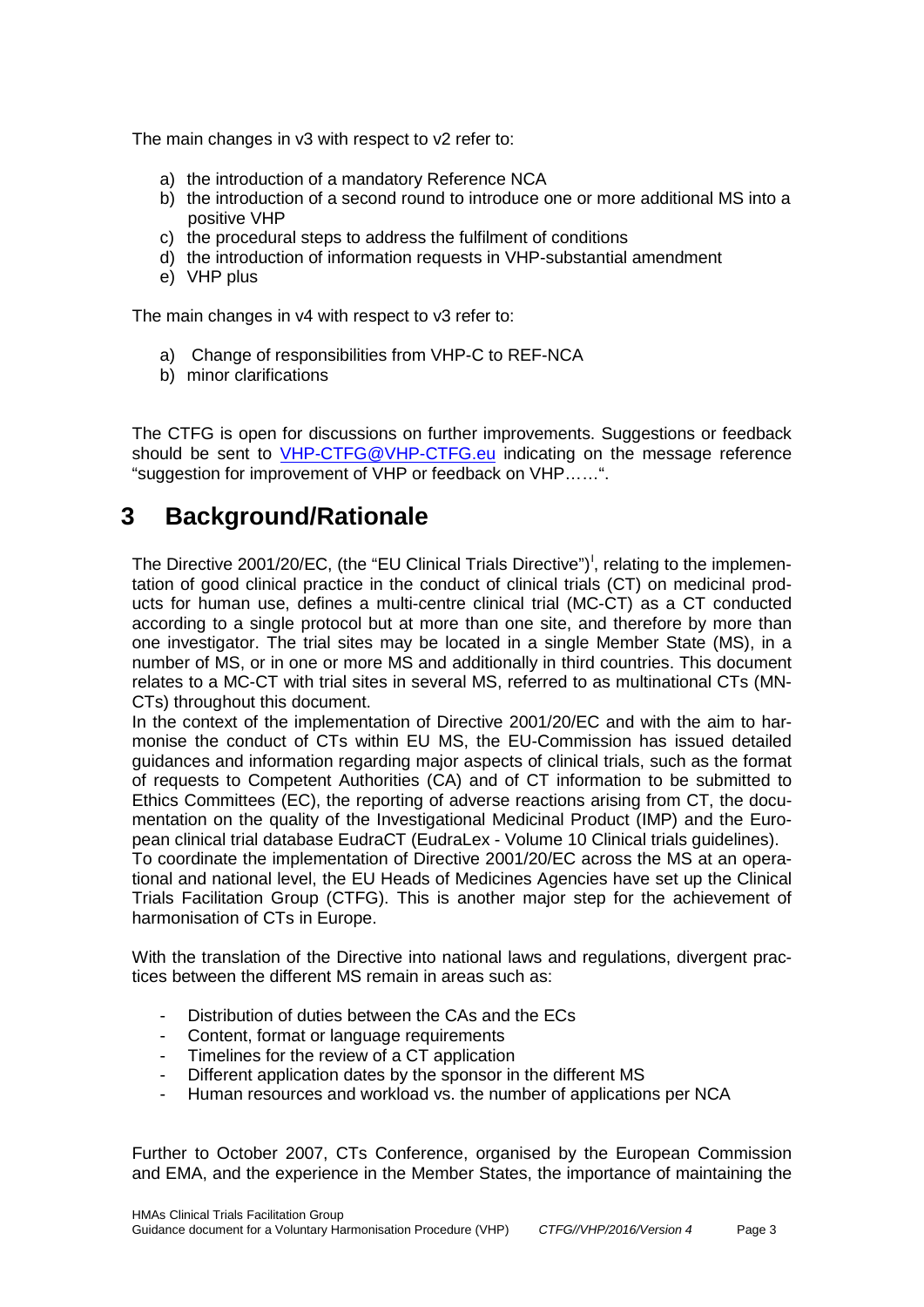following general principles for the conduct of clinical research in the EU has been recognised:

- Protect clinical trials participants
- Ensure high-quality research in the EU
- Contribute to a favourable research environment in EU
- Bring innovative medicines to patients as quickly as possible

For these reasons, the need to harmonise MN-CTs in Europe in order to ensure the protection of participants as well as the scientific value of CTs by the means of harmonising NCAs' processes and practices relating to MN-CTs (about 25% of CTs in EU), has become a priority for the CTFG. Thus, the organisation of coordinated assessment of MN-CTs through the Voluntary Harmonisation Procedure (VHP) has been a major objective of the CTFG work plan after 2008. This procedure has been set up within the current legal frame-work for CTs.

With the new Regulation for CT (Regulation 536/2014) the coordinated assessment of multinational trials will be addressed and this will limit the need for VHP, which will then be terminated when the Regulation comes into force for all clinical trials.

On the basis of the experience with the VHP from 2009 to 2016, the CTFG developed updated versions of the VHP guidance: the procedure has been modified in order to streamline the assessment, to shorten the timelines and now to establish a second round and to regulate a VHP with conditions. For each VHP, one of the participating NCA i.e. REF-NCA takes the lead in the scientific assessment and the consolidation of the grounds for non-acceptance.

Procedural steps such as internal assessment reports and rapporteurships (i.e. REF-NCA) have been included in the VHP since September 2011.

Before the implementation of the new Regulation 536/2014 for CT the member states plan to reflect the situation of missing central organisation by transferring the duties of VHP-C to the respective REF-NCA in order to gain experience.

# <span id="page-3-0"></span>**4 Scope and general principles**

On the one hand, a harmonisation procedure of the assessment occurring after the application of a CT in the different MS is foreseen difficult to achieve and may even be counterproductive by adding an additional step at the end of an already lengthy process. On the other hand, taking into account the current legal framework, each NCA remains responsible for the approval of a CTA in its own country. Therefore, a harmonisation procedure for the assessment of MN-CT applications is proposed i) before the initial phase of the national process, and ii) on a voluntary basis.

The main objectives of the assessment of the CT are to ensure the quality of the IMP and the safety of the trial subjects.

#### **All MN-CTs involving 2 or more MS willing to participate are eligible to undergo the VHP.**

<span id="page-3-1"></span>In general no fees will be charged for VHPs or VHP-SA; the costs of the NCAs will be covered by the national applications to the NCAs. If the CT in the VHP is finally reject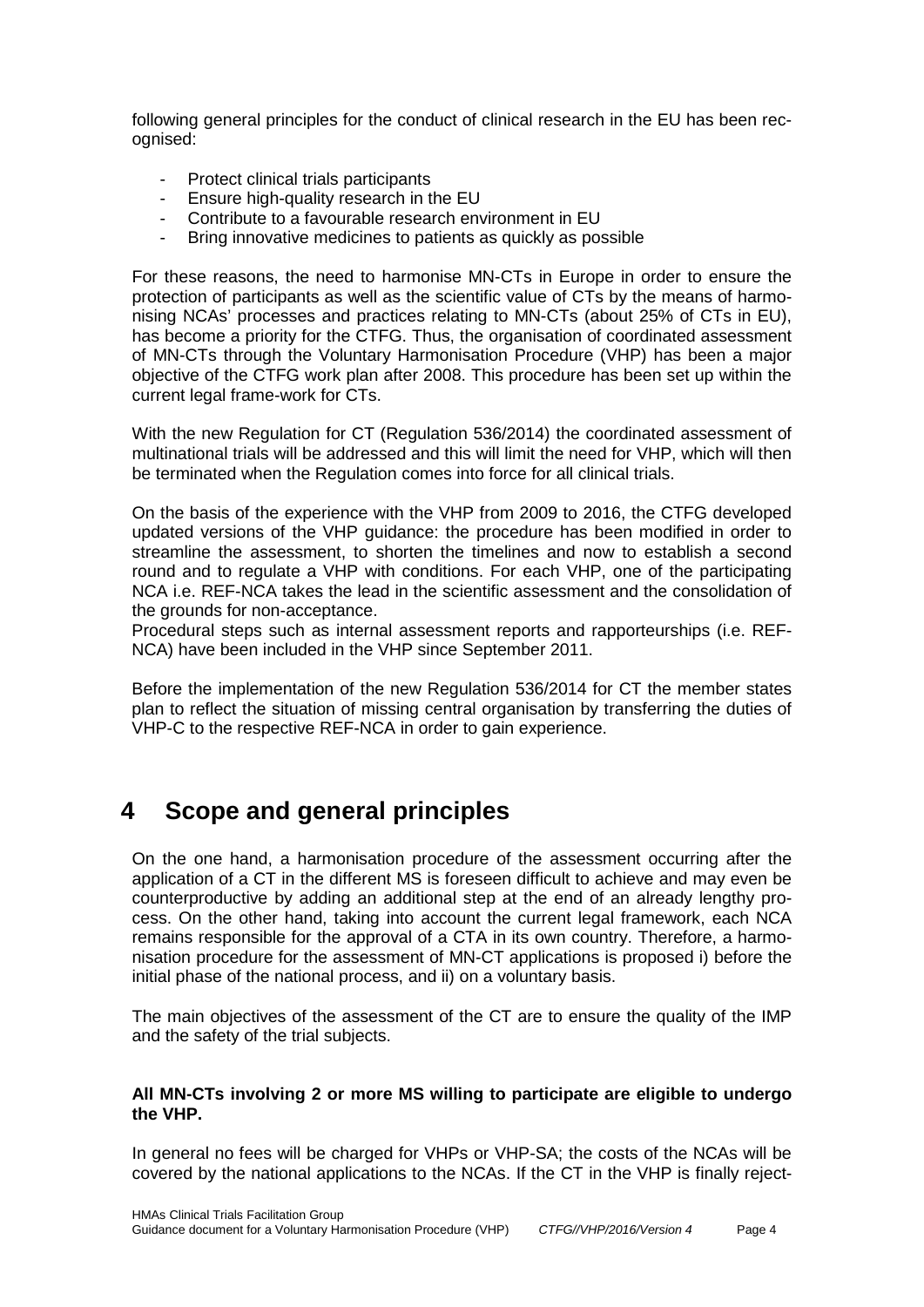ed, withdrawn by the applicant or finally not conducted in a MS as per sponsor´s decision, the applicant should contact the NCA in order to know how the payment should be made. In cases where these payments are refused, the permanent exclusion of this sponsor from any further VHP will be considered.

# <span id="page-4-0"></span>**5 Definitions**

- VHP-Administrator (VHP-A: the CFTG representative of the NCA in charge of transfer of requests, responses and further information submitted by the applicant to the member states. Maintenance of the VHP area and VHP database
- Participating NCAs (P-NCAs): the NCAs concerned by the CT and wishing to participate to the VHP on a voluntary basis
- REF-NCA: the NCA responsible in collaboration with the concerned P-NCAs for the principal scientific assessment, the consolidation of the grounds for nonacceptance, and the reassessment of the response of the sponsor to the GNA or conditions and for communication with the VHP applicant.
- The "VHP applicant": a sponsor, whoever is submitting a request for VHP of a MN-CT to the CTFG
- Request for VHP: the letter from the VHP applicant, requesting a planned MN-CT to undergo the VHP. The applicant should describe the key features of the CT and indicate which EU countries will be involved in the MN-CT. The request for VHP should also contain all the documentation required for the assessment of the CTA through the VHP. The content of the VHP application is detailed under section "Format and content of the VHP application".

## <span id="page-4-1"></span>**6 Outline of the VH procedure**

The VHP comprises three phases:

- Phase 1: Request for VHP and validation of the application
- Phase 2: Assessment step: review of a CTA by the NCAs of the participating MS,
- Phase 3: National step, with formal CTAs to all concerned NCAs

Phase 1 and 2 are actually composing the submission phase to the CTFG. Phase 3 is the formal submission of a CT to each NCA according to the national regulations.

## <span id="page-4-2"></span>*6.1 Request for VHP and validation of the application*

In the request for VHP, the applicant should provide the documents indicated in section [9.2.](#page-15-0) The sponsor is requested to propose one of the P-NCAs as REF-NCA. This proposal is not binding for the NCAs and might be internally overruled by the decision of the P-NCAs.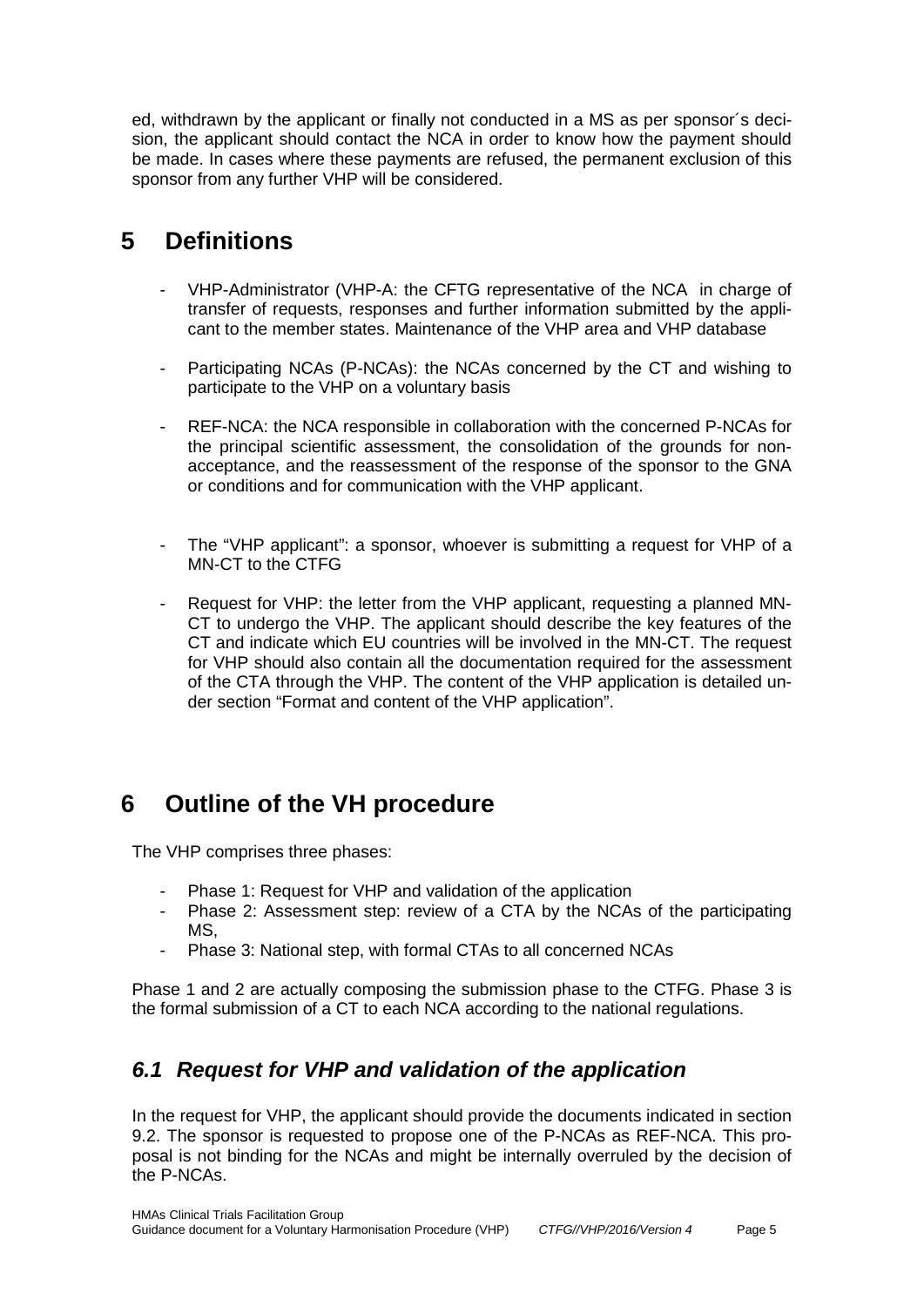The following points should be noted:

- A. If the proposed REF-NCA refuses to be the REF-NCA and no other P-NCA volunteers for REF-NCA, the VHP application will be rejected. The decision will be given to the applicant within 5 working days after receipt at VHP-A.
- B. If no REF-NCA is proposed in the initial VHP application, a REF-NCA proposal will be requested by the VHP-A. If the than proposed P-NCA refuses to be the REF-NCA and no other P-NCA volunteers for REF-NCA, the VHP application will be rejected. The decision will be given to the applicant after the validation step via the VHP-A.
- C. The numbers of REF-NCA ships/rejections of REF-NCA ships per MS will be published according the rules agreed by HMA in the section Clinical Trials Facilitation Group (HMA web site).

Where a sponsor intends to run a MN-CT, the VHP application should include ALL those EU NCAs planned to be involved (before and after a VHP submission). The sponsor should not mix between the national route and VHP, unless directed to do so by the VHP-A or REF-NCA. If, following a positive VHP, the sponsor wishes to include further NCAs, the "second round" approach can be used (see section 7).

- **At any time, the applicant informs the VHP-A by sending the request for VHP to [VHP-CTFG@VHP-CTFG.eu](mailto:VHP-CTFG@VHP-CTFG.eu) via e-mail/Eudralink, highlighting important features of the MN-CT and the documentation required for the assessment of the CTA**
- Upon receipt of the request and VHP-documentation, the VHP-A creates a new file in the VHP database and allocates a VHP number
- The complete VHP-documentation is forwarded electronically, if applicable, by VHP-A to the P-NCAs immediately after receipt

At the moment of the publishing of this guidance document all NCA of the European Union with the exception of Croatia, Cyprus, Lichtenstein, Luxembourg, Slovakia, and Slovenia are joining the VHP**.** .

Where NCAs decline to participate in VHP, a submission to the national CA in parallel to the VHP is endorsed. The general parallel submission to Ethic Committees should be considered by the sponsor too in order to save time.

#### **VHP Plus**

Some member states offer the involvement of Ethics Committees in a VHP. This involves only the assessment of the submitted documents on the benefit/risk, investigators brochure and study protocol in the VHP and no other documents. No additional documents for Ethics Committees have to be submitted in a VHP plus procedure.

A list of the NCA's that involve ethics committees and the specific conditions to do so is available on the CTFG website.

The sponsor/applicant needs to specifically agree to make the VHP submission package available to the concerned ethics committee and has to request a VHP Plus explicitly.

Note as Q1 2016:

VHP plus is not to be confused with pilot procedures of Regulation 536/2014/EC of some Member States to involve Ethics Committees in the assessment of complete Clinical Trial Applications in their Member States during national applications.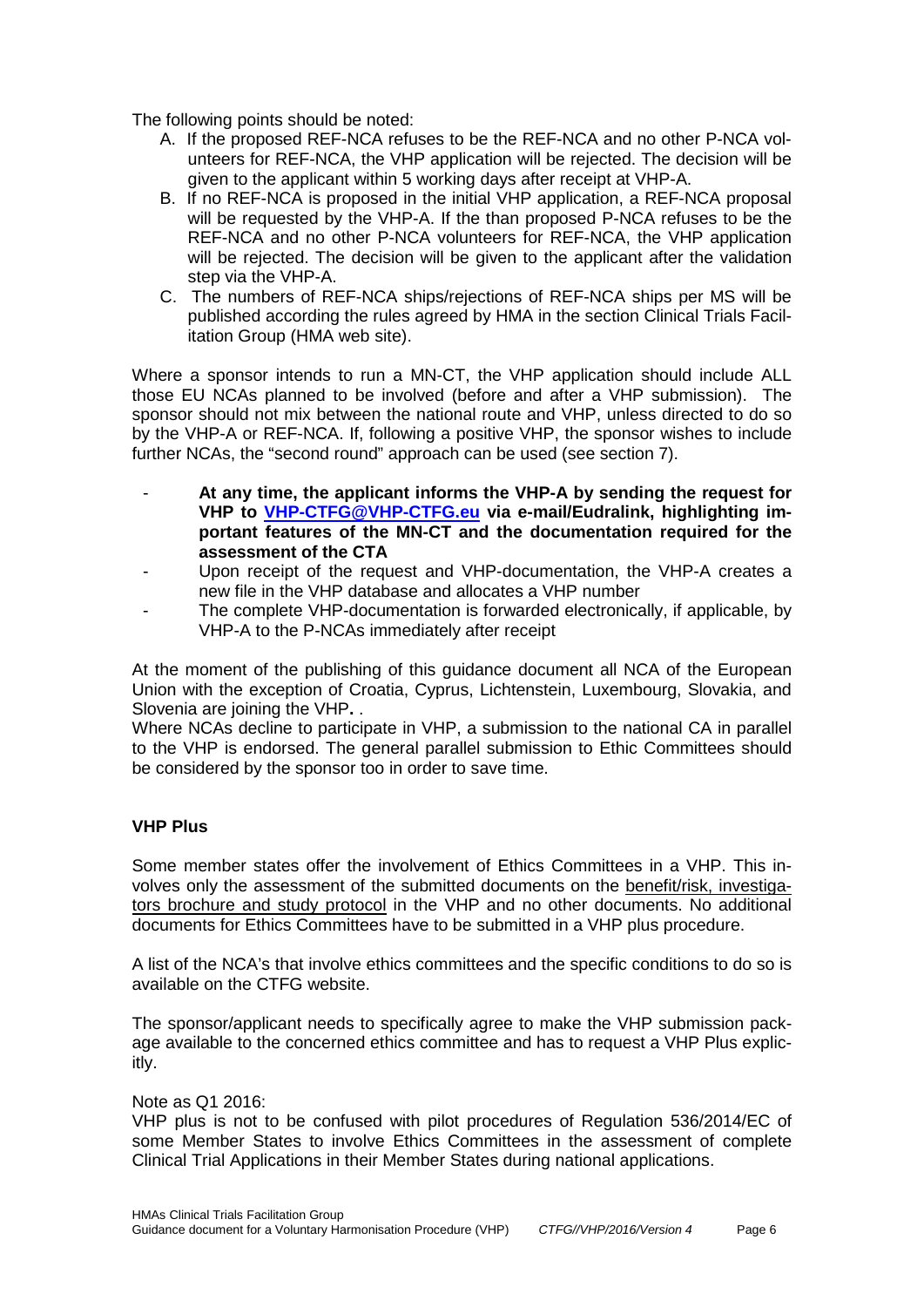#### **A CT is eligible for VHP if a CTA is not already submitted or approved in a European Member State prior or during VHP.**

During a VHP only parallel national CTA in those countries, who have rejected to participate in VHP, are acceptable. After a VHP, a second round submission in VHP is recommended in order to add new participating MS (see section [7\)](#page-8-1).

Within 5 working days after receipt, the VHP-A informs the applicant whether all requested NCA will participate and which NCA will take over the REF-NCAship. Validation of the dossier will also be performed and the applicant will be informed of any deficiencies or, if complete, the starting date of the VHP.

All timelines in the VHP are calendar days with one exception: the 5 working days between initial submission and confirmation by the VHP-A (day 1) and the 5 working days when submitting VHP-substantial amendment (VHP-SA) [\(8.1\)](#page-10-1).

If applications/responses etc. from applicants arrive outside normal business hours, the next working day will be assumed as reception date.

### <span id="page-6-0"></span>*6.2 VHP CTA assessment step*

Of note, the timelines of 60 days proposed hereby are maximum timelines. Whenever possible for the P-NCAs, the timelines will be shorter. The timelines for CT with ATMPs can be extended to a total of 90 days when requested by the majority of the participating MS.

Important: After acceptance of the VHP procedure by P-NCA, communication will take place between the chosen REF-NCA and the applicant only.

### **6.2.1 VHP Assessment Step I (Day 1-Day 32)**

- In the absence of grounds for non-acceptance (GNA)
	- a statement will be sent by the REF-NCA to the applicant (copy to all P-NCAs), not later than day 32, stating that no GNA have been expressed by any P-NCA during the VHP assessment phase and that the P-NCAs unanimously consider the CTA acceptable for this MN-CT. Comments to facilitate the national submission in the MS might be added. The final step, i.e. submission of a CTA in each P-NCA, can then start (See Section [6.3](#page-8-0) National step).
- In case of GNA:
	- A consolidated list of GNA will be forwarded to the applicant by the REF-NCA via e-mail on day 32 with a request for response to the GNA and/or for the revised CT documentation by e-mail/Eudralink by day 42 at the latest.
	- If the applicant decides to proceed, the VHP assessment step II starts on receipt of the responses together with a revised CT documentation by the VHP-A. These response documents (e.g. protocol, IMPD or IB) affected by the GNA should contain not only responses to the GNA but preferably final draft versions of the modified documents including track changes and a clean version. The version should be final in terms of version number and text but not necessarily signatures.
	- If no response from the applicant is received within the allotted time or the applicant withdraws the application, the VHP file will be closed with a notice from the REF-NCA to the applicant and the P-NCAs/VHP-A. In this case a resubmission via a new VHP is possible.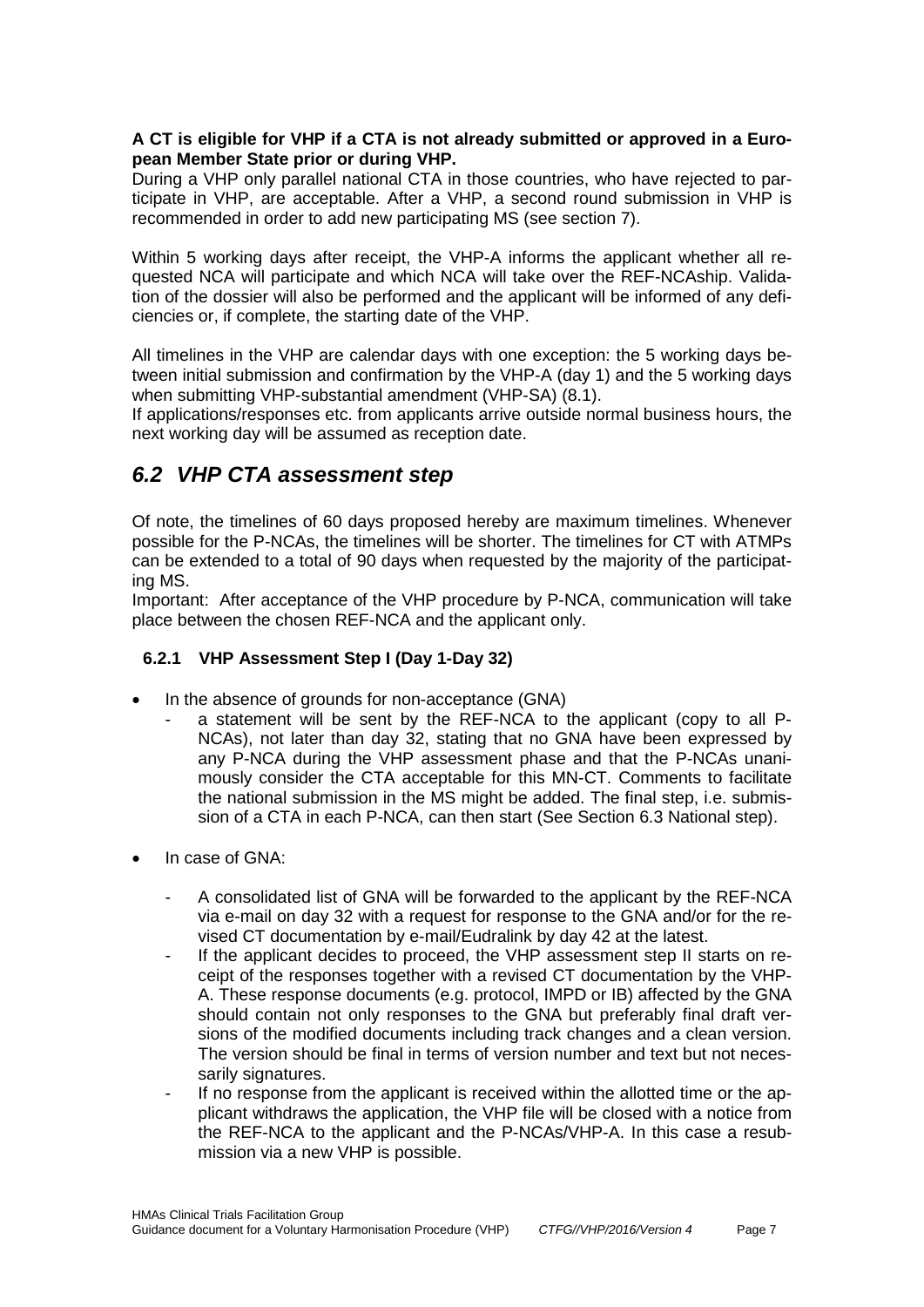### <span id="page-7-0"></span>**6.2.2 VHP Assessment Step II (Day 42-Day 60)**

The applicant's response document is immediately dispatched by the VHP-A to all P-NCAs for review.

 $\triangleright$  If consensus is achieved, i.e. the revised version of the CTA is considered approvable by all P-NCAs around day 56, the REF-NCA sends to the applicant a statement by e-mail, mentioning that all GNA have been resolved and that the P-NCAs unanimously consider the revised CTA as approvable.

The final step, i.e. submission of a CTA at each participating NCA, can start (See Section [6.3](#page-8-0) National step).

 $\triangleright$  If no consensus is among the P-NCAs on day 56, all P-NCAs are invited to express their views and possible solutions to the remaining issues so that a final decision can be given. Possible outcome of the procedures are:

- Unanimous decision of the NCA that the original or the revised version of the CTA is approvable: an e-mail to the applicant will be sent on day 60, mentioning that all GNA have been resolved and that the P-NCAs unanimously consider the revised CTA as approvable. Comments to facilitate the national submission in the MS might be added. The final step, i.e. submission of a CTA in each participating MS can start (See Section [6.3](#page-8-0) National step).
- Unanimous decision of the MS that revised documents have to be submitted and agreed before the CTA can be submitted and approved nationally (conditional approval): Questions or clarification on conditions shall be provided by the REF-NCA.
- The revised documentation including track changes and a clean version should be submitted to the VHP-A within 10 days after a positive VHP with conditions. The response whether the documentation is acceptable will be given by the REF-NCA within 8 days after the submission. Before a response from the REF-NCA direct submissions of documents to the national NCA only are excluded as this could lead to non-harmonised documentation and documents. After the confirmation by the REF-NCA that all documentation is acceptable and the conditions are completely fulfilled, national applications to the NCAs should be filed (See Section [6.3](#page-8-0) National step).
- Unanimous decision of the NCA that the revised version of the CTA is not approvable: an e-mail will be sent from the REF-NCA to the applicant on day 60 with the remaining GNAs and proposed solutions for a VHP-resubmission. Comments to facilitate national submissions in the MS or a VHP-resubmission might be added (See Section [6.3](#page-8-0) National step). A VHP-resubmission is considered the better alternative to the submission of non-harmonised national applications to the individual MS.
- In the case that the P-NCA are not in agreement, that all GNA have been resolved i.e. divergent decision, the open points and the names of NCA, which consider GNA as unsolved, will be forwarded to the applicant. The open points have to be resolved before or in the national procedure, the timelines for the submission of the CTA (20 days, see Section [6.3\)](#page-8-0) and the approval by the NCA (10 days, see Section [6.3\)](#page-8-0) do not apply for the MS with unsolved GNA. Also the list of NCAs, which consider all GNA as resolved, will be forwarded. For these NCAs national CTA submission within 20 days and approval within 10 days timelines apply. (See Section [6.3\)](#page-8-0) As a consequence of the divergent decision, VHP-SAs are only possible in those MS that considered the VHP as approvable.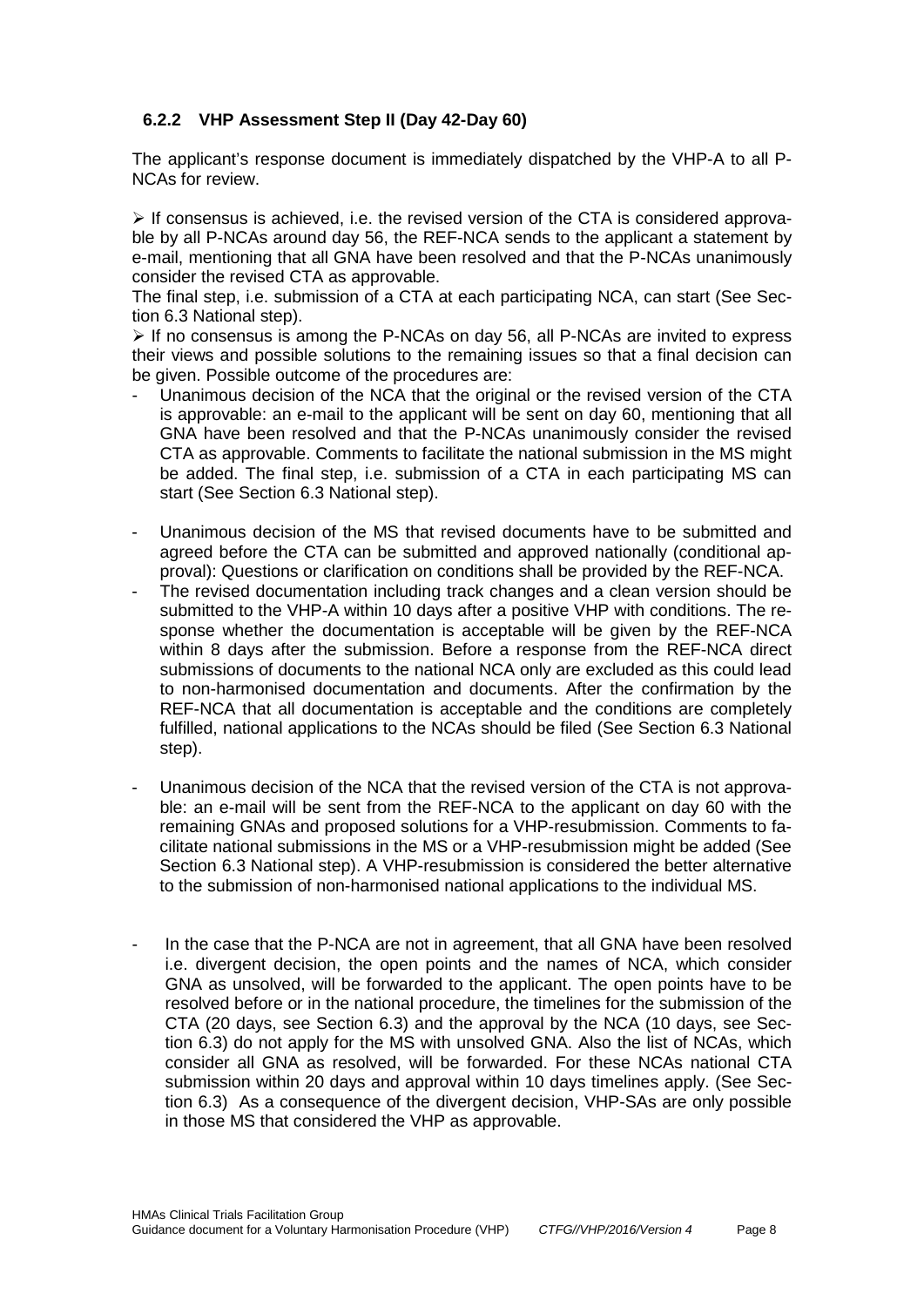## <span id="page-8-0"></span>*6.3 "National step" Formal CTA*

The acceptability statement following the VHP does not imply that the MN-CT is authorised by the P-NCAs. Once the applicant has been notified that the CTA is considered acceptable (at the end of the VHP assessment Step I or II), a CTA has to be submitted in each participating MS as outlined in the Clinical Trial Directive (2001/20/EC), and in information of the Commission CT-1<sup> $II$ </sup>, and according to national regulations of the MS.

<span id="page-8-3"></span>In the covering letter for the CTA to the NCAs, the sponsor should remind the NCAs that this MN-CT has undergone the VHP and add the e-mail with the VHP approval. Generally, no changes between the final CTA and the CTA approved during the VHP (except all modifications in response to GNA) will be accepted.

This letter should indicate the versions of documents that were accepted at VHP and a statement ensuring that those versions are the ones approved in the VHP.

However, if at the end of the VHP process, a NCA has considered GNA as unsolved or if the solutions proposed by that NCA are not acceptable for the sponsor, the sponsor may decide not to file a CTA in that MS. In this case the rules for compensations (see page [4](#page-3-1) are applicable.

Submissions of the CTA to the NCAs by the applicant should normally not be later than 20 days after receipt of the VHP acceptability statement or statement on the fulfilment of conditions.

It is agreed by the MS, that after a positive VHP a decision of the NCA should be issued within 10 days and that no scientific discussion on the agreed documents of the VHP (e.g. Protocol, IB, IMPD) will be started again. In Member States where the approval of the Ethics Committees is mandatory for an approval of the NCA, the sponsor should ensure the timely application to the Ethics Committees. In cases when the Ethics Committees approval is not applied for in time/ in parallel to VHP, the 10 day obligation for NCA lapses in case of mandatory Ethics Committees approvals.

In case of unanimous decision that the trial is not approvable, it is strongly recommended that resubmission of the CTA is done via VHP.

In case the sponsor wants to add new MS to a CT that underwent a VHP the following rules for a second round VHP will apply.

# <span id="page-8-1"></span>**7 Second Rounds of VHPs**

SR-VHP is the addition of Member States to a VHP after the end of a Voluntary Harmonisation Procedure (including national steps, exceptions for Member States with mandatory EC approval apply; 10 days after a valid application to the NCA of such Member States, SR-VHP will be accepted) and provided there is no VHP-SA under assessment.

### <span id="page-8-2"></span>*7.1 Addition of new Member States to an ongoing Clinical trial after a VHP*

In general all MS, where it is proposed that the CT will take place, should be nominated in the initial VHP by the sponsor. In exceptional cases, the addition of MS may be warranted but an addition outside a VHP is discouraged as this would lead to disharmonized CT.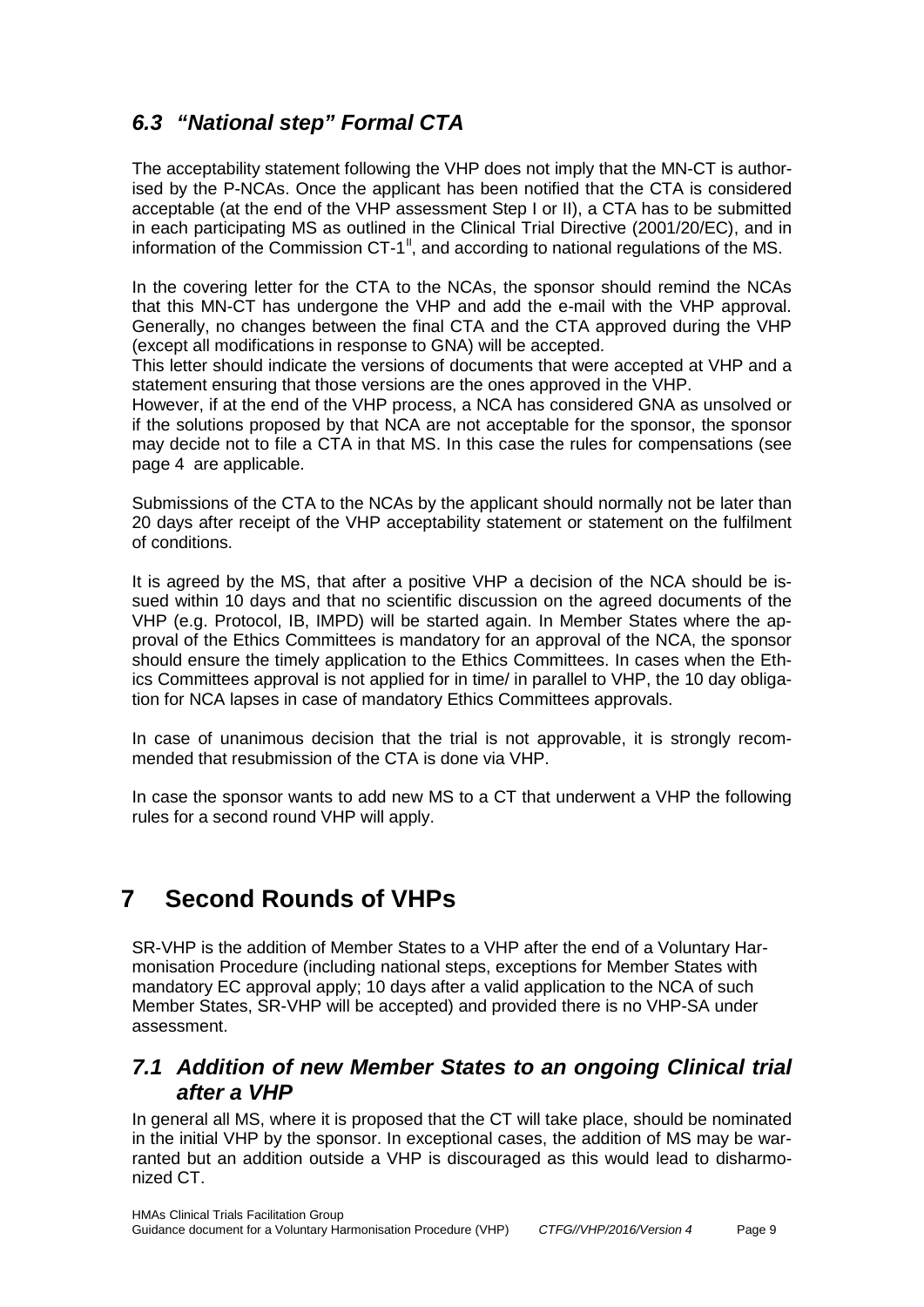If additional MS are planned to be added to an ongoing CT after a VHP, a second round of VHP should be requested. A restriction is that the number of additional MS must not exceed the number of MS in the initial VHP. The initial VHP (including the national steps exceptions for Member States with mandatory EC approval apply; 10 days after a valid application to the NCA of such Member States, SR-VHP will be accepted) and any VHP-SA have to be finalized before a SR-VHP can be filed to the VHP-A. If one or further rounds of VHPs should be performed during an ongoing CT a justification should be given, why this is necessary.

As the function of a REF-NCA and the preparation of internal assessment reports has been started in September 2011, SR-VHPs can only be accepted for initial VHPs filed after the 01.09.2011. The addition of new MS to VHPs that were filed before 01.09.2011 should be done nationally only.

The request should contain a list of the additional MS, an updated version of the CTA including all further SA finally accepted by the initial VHP, the e-mail of the former VHP-C or the REF-NCA on final decision of the initial CTA and any other e-mails related to VHP decisions on SA, if applicable, and the confirmation that the documentation submitted is identical to the dossier agreed through the VHP/ and following VHP-SA. Note that one or more rounds of VHP are only accepted when all substantial amendments have been submitted via VHP.

The VHP-A will forward the request for SR-VHP to the new P-NCA and the initial REF-NCA. Within 5 working days after receipt, the VHP-A informs the applicant whether all requested new P-NCA will participate. Validation of the dossier will also be performed within this time and the applicant will be informed of start of the SR-VHP and whether additional documents are required, if necessary.

### **7.1.1 SR-VHP Assessment Step I (Day 1-Day 32)**

- Assessment by the new P-NCA will be done and a statement will be sent by the REF-NCA to the applicant not later than day 32, stating that no GNA have been expressed by the new P-NCA during the VHP assessment phase and that the CTA is considered acceptable for this MN-CT.
- The final step, i.e. submission of a CTA in each P-NCA, can then start (See Section [6.3](#page-8-0) National step).

In case of additional GNA raised by the new P-NCA, the REF-NCA and the new P-NCA will discuss the necessity of the GNA until day 30.

If the concerns of the new P-NCA can be solved, the REF-NCA will inform the applicant not later than day 32 stating that the new P-NCAs unanimously consider the CTA acceptable.

The final step, i.e. submission of a CTA in each new P-NCA can start (See [6.3\)](#page-8-0).

If the GNA are retained by the new P-NCA after the discussion, the GNA are forwarded by the REF-NCA to the applicant at day 32 and an answer is requested within 10 days according to the VHP timelines. A subsequent VHP-SA may be warranted to the MS of the first round VHP to introduce the changes of the SR-VHP.

### **7.1.2 SR-VHP Assessment Step II (Day 42-Day 60)**

Starting at day 42, the assessment of the response will be performed by the new P-NCAs with the support of the REF-NCA.

- If consensus between the P-NCAs and the REF-NCA is achieved i.e. GNA are addressed sufficiently, the REF-NCA informs the applicant on acceptance latest at day 56.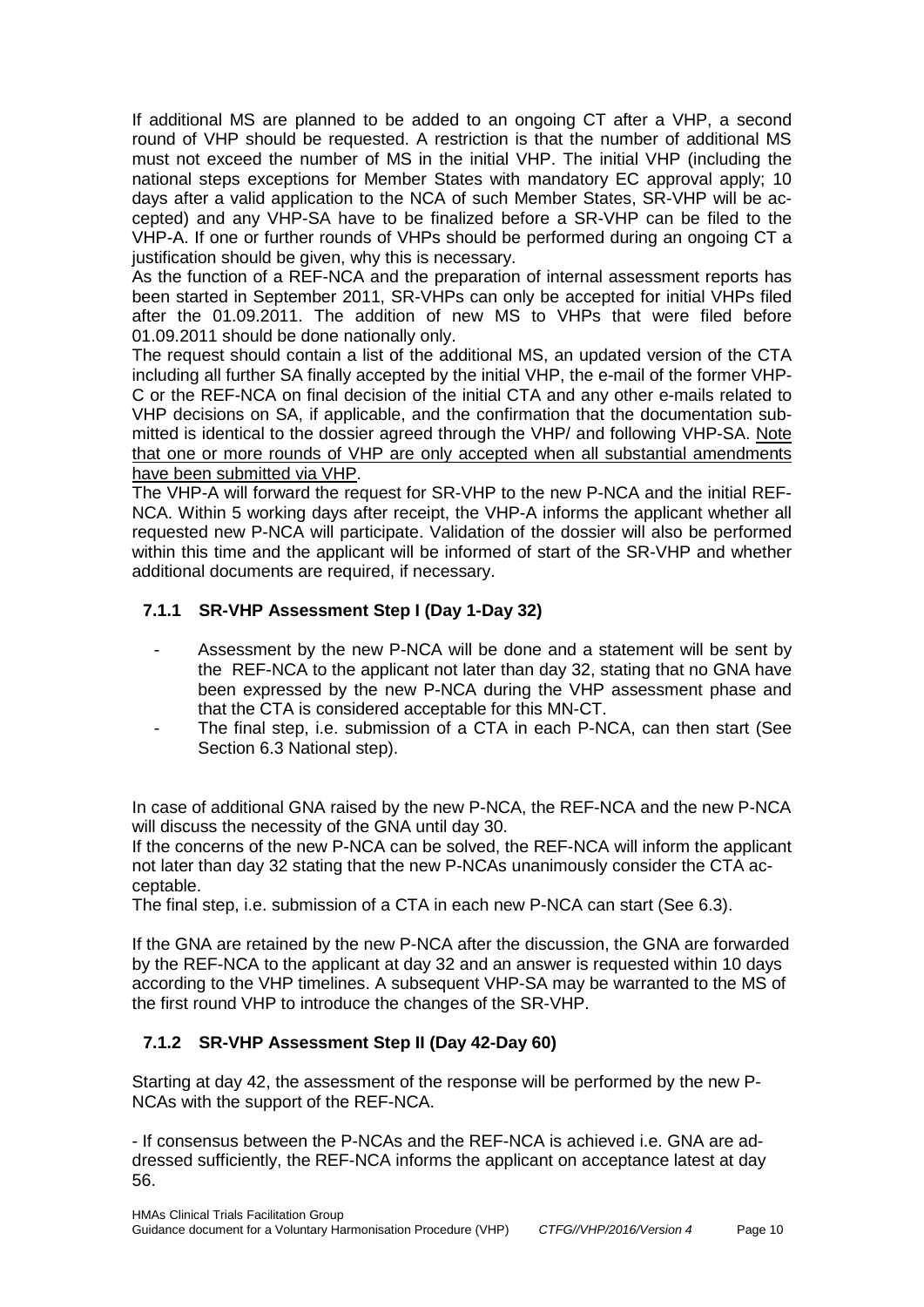- The final step, i.e. submission of a CTA in each new P-NCA can start (See Section [6.3](#page-8-0) National step).

- If no consensus between new P-NCA and REF-NCA is achieved, the statement of the P-NCAs is forwarded to all P-NCAs (first and second round). All P-NCAs are invited to express their views and possible solutions to the remaining issues so that a final decision can be taken.

The possible outcome of discussions is treated as described in [6.2.2.](#page-7-0)

After a positive SR-VHP, national application of the CTA and VHP approvals should be filed by the applicant to the new P-NCAs and approved by the NCAs according to the timelines and procedures of the first round of VHP.

# <span id="page-10-0"></span>**8 Substantial amendments**

Substantial amendments (SA) related to the documents of CTAs that have undergone a VHP can be submitted to the VHP-A at any time, under the condition, that the CTAs have already been approved by the P-NCAs (exceptions for Member States with mandatory EC approval apply; 10 days after a valid application to the NCA of such Member States, VHPSA will be accepted). If no REF-NCA exists (as for "some old" VHPs), VHP-A will inform the applicant immediately that he has to file the requests nationally.

The date of the national approvals should be given in the cover letter together with summary information on the content of the SA including information if the RSI (Reference Safety Information) has been changed, where applicable.

The notification should be made in accordance with the current version of the *Communication from the Commission - (CT-1) (2010/C 82/01[\)](#page-8-3)II* and national Guidances of the Member States should be used and appropriate documents to assess the changes of the CT should be added. The substantial amendment should be identified by a unique code number and a date.

To facilitate the assessment, all changes should be justified and the changed documents (e.g. IMPD, IB and Protocol) should be submitted with the changes highlighted or with a comparative table before-after. When changes are complex and affecting several parts of the document, the complete document with track changes as well as a clean copy with the final version should also be submitted.

Like the documents of the original VHP, SAs should be submitted via E-Mail to the VHP-A.

### <span id="page-10-1"></span>*8.1 Timelines of substantial amendments*

The submission of SAs to the VHP-A is possible at any time. Within the 5 working days after the submission, the submitted documentation will be validated and the applicant will be notified via e-mail of any deficiencies or of the start of the VHP-SA. If the dossier is not complete, additional information will be requested by the VHP-A and this should be submitted by the applicant within 3 days.

The result of the assessment will be communicated to the applicant within 35 days after a valid request.

Requests for limited additional explanations or clarifications may be addressed during VHP-SA. For this, the request will be forwarded to the sponsor at day 21 and a response is awaited before day 24. The decision on VHP-SA will be forwarded on day 35 at the latest.

In case of a positive statement by the REF-NCA on the VHP-SA, the applications to the P-NCA should be filed according to the national regulations within 10 days. The ap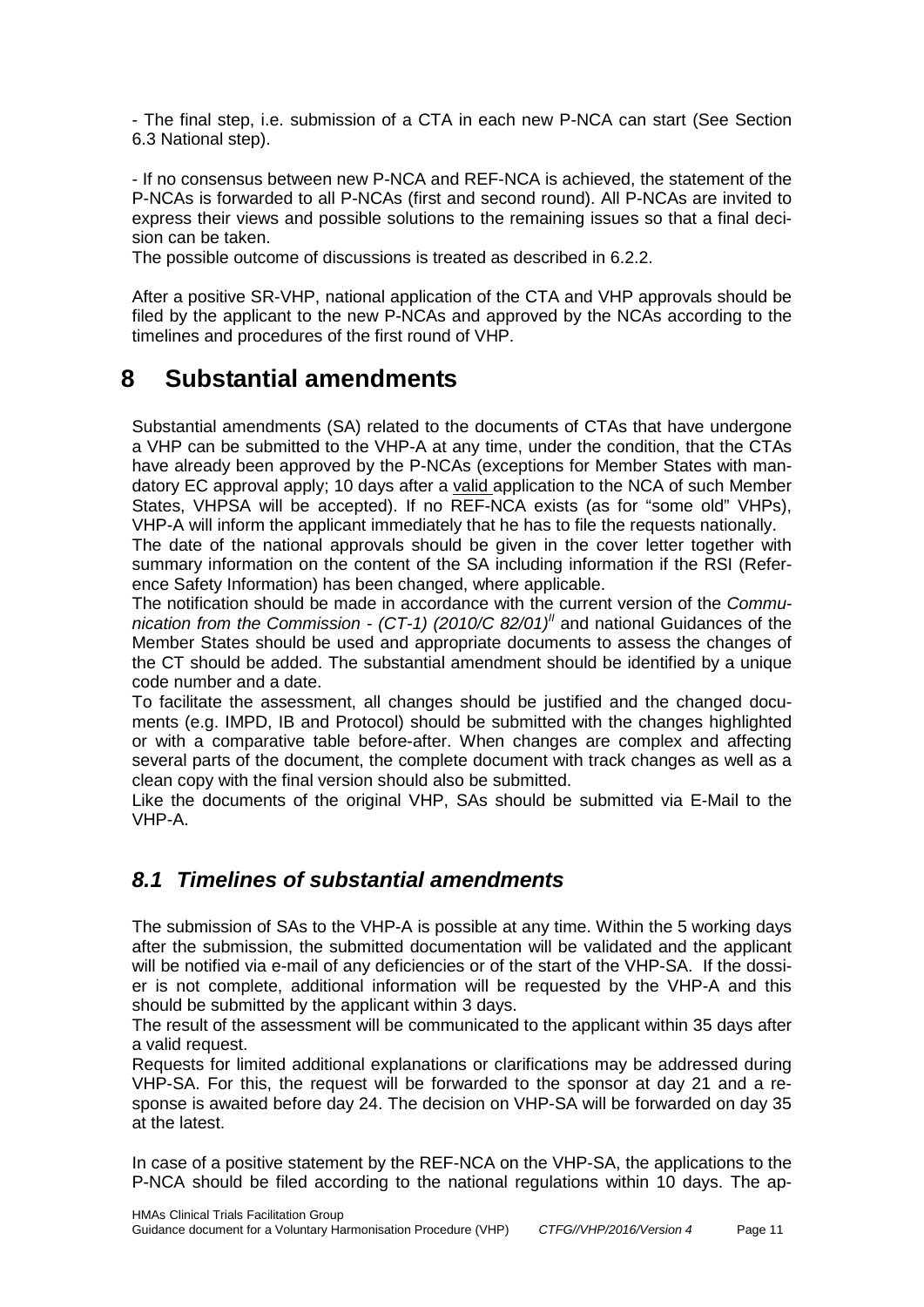proval by the NCA should be issued within 7 days after the valid request (see the flow chart on VHP-SA for detailed timelines).

**In case the sponsor decides to submit SA outside the VHP-SA procedure and directly to P-NCAs further VHP-SA or SR-VHP are excluded as the documentation and/or the CT are not harmonised anymore.**

Generally, no changes between the SA approved during the VHP and the final national SA will be accepted.

At the time of national submission the sponsor should explicitly state in the covering letter that the information provided is the same as that has been approved by the VHP.

In case of GNA a rejection will be forwarded and the GNA will be sent to the applicant. GNA cannot be addressed during the VHP-SA by the applicant, but a resubmission of the complete SA including the proposed resolution of the GNA is endorsed.

In case of conditional approvals of VHPSA, answers to any questions on the conditions or clarification shall be provided by the REF-NCA

A VHP-SA resubmission should have a new substantial amendment code number and date. However, the sponsor should refer in the cover letter to the previous VHP-SA to which it relates and should explain the changes made to solve the refusal. The e-mail with the VHP conclusions for the previous SA should be provided.

# <span id="page-11-0"></span>**9 Appendices**

### <span id="page-11-1"></span>*9.1 Flow-charts*

### **9.1.1 Flow chart Voluntary Harmonisation Procedure and SR-VHP**

| Phase 1        | <b>Request for VHP</b>                                                   |                             |  |
|----------------|--------------------------------------------------------------------------|-----------------------------|--|
| Anytime        | Electronic submission of request and CTA documentation to VHP-A via      |                             |  |
|                | e-Mail/Eudralink (VHP-CTFG@VHP-CTFG.eu)                                  |                             |  |
|                | Forwarding of the CTA documentation to the P-NCA                         |                             |  |
|                | Or immediate information of the applicant that no REF-NCA exist and      |                             |  |
|                | CTA should be filed nationally to the NCAs                               |                             |  |
| Within 5 work- | Information to the applicant on the acceptance by NCAs, REF-NCAship      |                             |  |
| ing days after | and on the date of start (Day 1) of the VHP phase 2                      |                             |  |
| receipt<br>at  | Or.                                                                      |                             |  |
| VHP-A          | Compilation of formal deficiencies of the VHP dossier, if applicable: if |                             |  |
|                | needed, the missing information will be requested by the VHP-A and       |                             |  |
|                | should be submitted within 3 days                                        |                             |  |
|                | If no REF-NCA is found within the list of the P-NCA the VHP will be re-  |                             |  |
|                | jected and the applicant will be informed accordingly                    |                             |  |
| Phase 2        | VHP CTA assessment step I                                                |                             |  |
| Day 1          | Start of VHP                                                             |                             |  |
| Day 32         | If no GNA: information (REF-NCA) of the appli-                           | End of VHP and start        |  |
|                | cant on acceptance                                                       | of phase 3                  |  |
|                |                                                                          | $\rightarrow$ National step |  |
| Day 32         | In case of GNA: transfer of GNA by REF-NCA to the applicant (Response    |                             |  |
|                | has to be submitted within 10 days)                                      |                             |  |
|                | Day 42 - Day 60 VHP assessment step II                                   |                             |  |
| Day 42         | Deadline for electronic submission of additional documentation and re-   |                             |  |
|                | vised CTA to VHP-A by the applicant                                      |                             |  |
| Around<br>Day  | If the revised CTA is considered approvable: End of VHP and start        |                             |  |

HMAs Clinical Trials Facilitation Group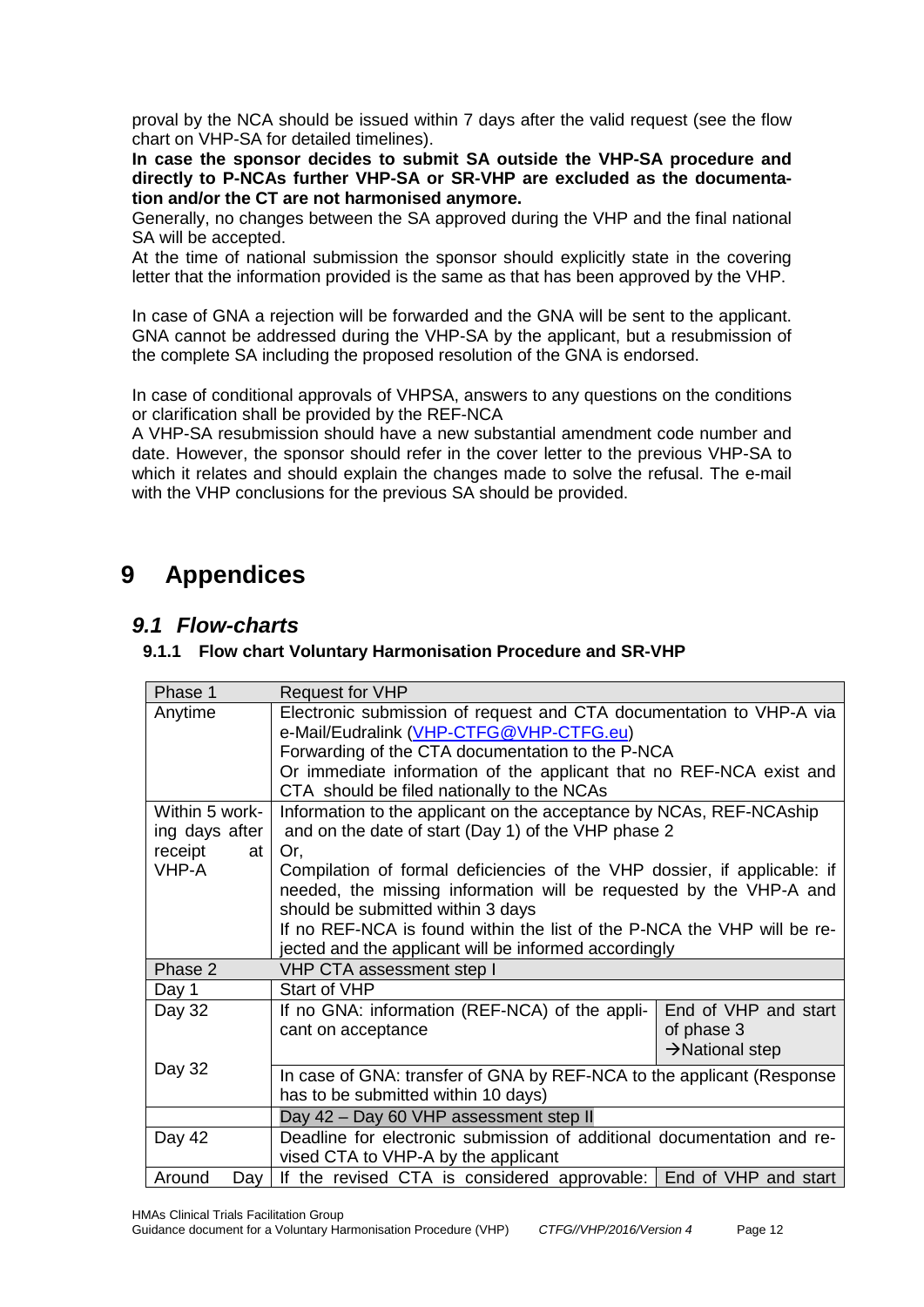| 56                                                                                      | information (by the REF-NCA) of the applicant<br>on acceptance                                                                                                                                                                               | of Phase 3<br>$\rightarrow$ National step                         |  |
|-----------------------------------------------------------------------------------------|----------------------------------------------------------------------------------------------------------------------------------------------------------------------------------------------------------------------------------------------|-------------------------------------------------------------------|--|
| Day 60                                                                                  | If a revised CTA is approvable after internal dis-<br>cussion                                                                                                                                                                                |                                                                   |  |
|                                                                                         | - Information of the applicant by the REF-NCA<br>on acceptance                                                                                                                                                                               | End of VHP and start<br>of Phase 3<br>$\rightarrow$ National step |  |
|                                                                                         | Revised CTA is not approvable :<br>- End of the VHP: Letter to the applicant with details of GNAs                                                                                                                                            |                                                                   |  |
|                                                                                         | Disagreement between MS on GNAs:<br>- List of MS that are ready to approve the CTA and list of MS with open<br>points                                                                                                                        |                                                                   |  |
|                                                                                         | In case of approval with requested revision of documents                                                                                                                                                                                     |                                                                   |  |
| Day 70                                                                                  | Submission of the requested revised documentation including track<br>changes and a clean version to the VHP-A                                                                                                                                |                                                                   |  |
| Day 78                                                                                  | Information of the applicant via REF-NCA that the<br>End of VHP con-<br>requested revised documentation is acceptable and<br>ditions and start<br>that the revised CTA is considered approvable<br>of Phase 3<br>$\rightarrow$ National step |                                                                   |  |
|                                                                                         |                                                                                                                                                                                                                                              |                                                                   |  |
| Phase 3                                                                                 | National step                                                                                                                                                                                                                                |                                                                   |  |
| <b>Within</b><br>20<br>days<br>of<br>re-<br>ceipt of<br>ap-<br>provability<br>statement | Submission of the formal CTA (as agreed during the VHP with the re-<br>quested changes, where applicable) to each P-NCA with the letter of de-<br>cision on VHP                                                                              |                                                                   |  |
| <b>Within</b><br>10 <sup>1</sup><br>days of valid<br>$\mathsf{CTA}^1$                   | Procedure and decision according to national laws                                                                                                                                                                                            |                                                                   |  |

### **9.1.2 Flow chart Voluntary Harmonisation Procedure with ATMP**

| Phase 1        | <b>Request for VHP</b>                                                   |                             |  |
|----------------|--------------------------------------------------------------------------|-----------------------------|--|
| Any time       | Electronic submission of request and CTA documentation to VHP-A via      |                             |  |
|                | e-Mail/Eudralink (VHP-CTFG@VHP-CTFG.eu)                                  |                             |  |
|                | Forwarding of the CTA documentation to the P-NCA                         |                             |  |
| Within 5 work- | Information to the applicant on the acceptance by NCAs, REF-NCAship      |                             |  |
| ing days after | and on the date of start (Day 1) of the VHP phase 2                      |                             |  |
| receipt<br>at  | Or.                                                                      |                             |  |
| VHP-A          | Compilation of formal deficiencies of the VHP dossier, if applicable: if |                             |  |
|                | needed, the missing information will be requested by the VHP-A and       |                             |  |
|                | should be submitted within 3 days                                        |                             |  |
|                | If no REF-NCA is found within the list of the P-NCA the VHP will be re-  |                             |  |
|                | jected and the applicant will be informed accordingly                    |                             |  |
| Phase 2        | VHP CTA assessment step I                                                |                             |  |
| Day 1          | Start of VHP                                                             |                             |  |
| Day 55         | If no GNA: information (REF-NCA) of the appli-                           | End of VHP and start        |  |
|                | cant on acceptance                                                       | of phase 3                  |  |
|                |                                                                          | $\rightarrow$ National step |  |

<span id="page-12-0"></span> $\frac{1}{1}$  The 10 days can relate to CA decisions only. In MS where the CAs have to forward the CTA to EC or other committees different timelines for the decisions might result.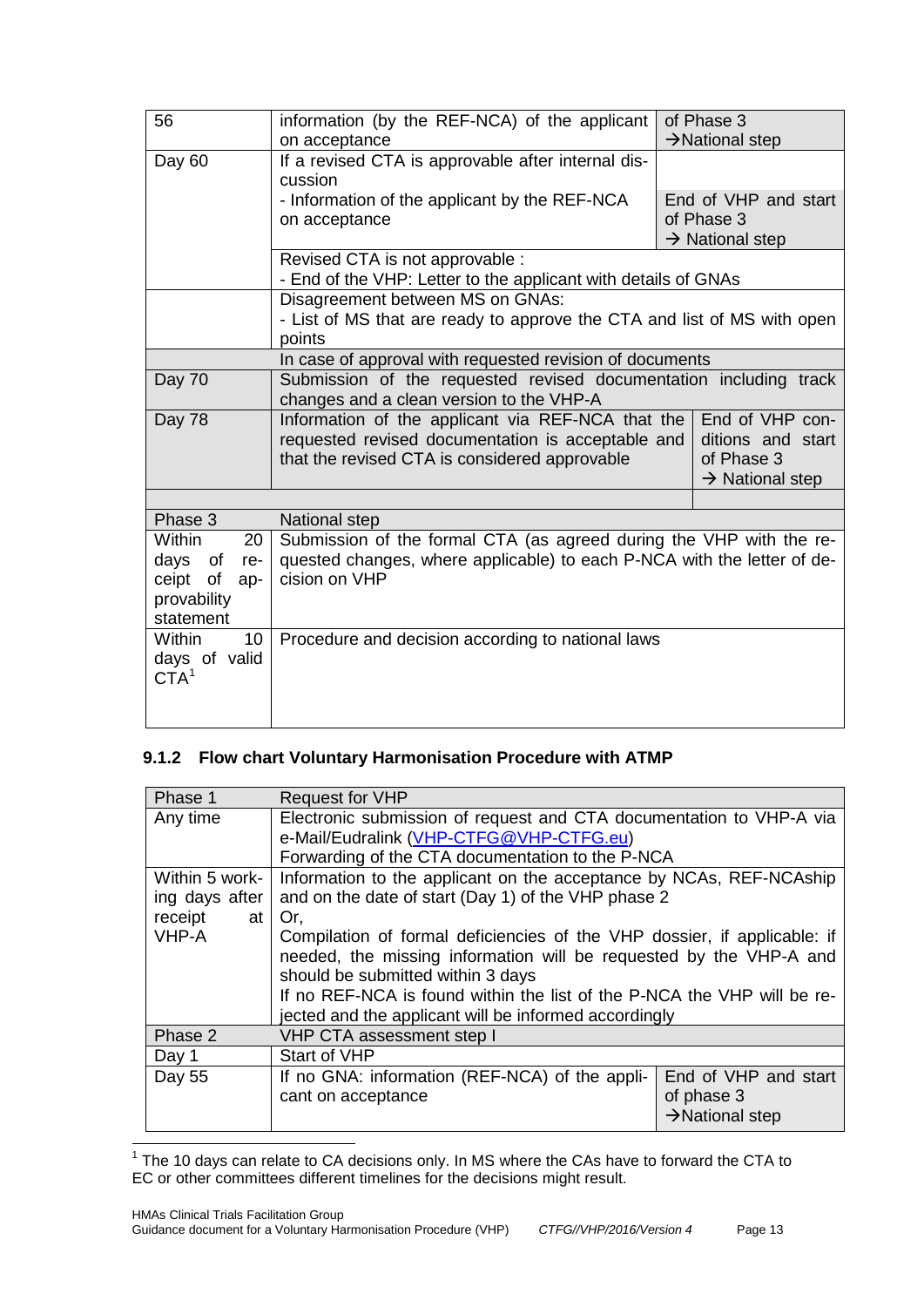| Day 55                                                                                     | In case of GNA: transfer of GNA by REF-NCA to the applicant and the P-<br>NCAs (Response has to be submitted within 10 days)                                                                                                                 |                                                                   |  |
|--------------------------------------------------------------------------------------------|----------------------------------------------------------------------------------------------------------------------------------------------------------------------------------------------------------------------------------------------|-------------------------------------------------------------------|--|
|                                                                                            | Day 65 - Day 90 VHP assessment step II                                                                                                                                                                                                       |                                                                   |  |
| Day 65                                                                                     | Deadline for electronic submission of additional documentation and re-<br>vised CTA to VHP-A by the applicant                                                                                                                                |                                                                   |  |
| Around<br>Day<br>82                                                                        | If the revised CTA is considered approvable:<br>information (by the REF-NCA) of the applicant<br>on acceptance                                                                                                                               | End of VHP and start<br>of Phase 3<br>$\rightarrow$ National step |  |
| Day 90                                                                                     | If a revised CTA is approvable after internal dis-<br>cussion                                                                                                                                                                                |                                                                   |  |
|                                                                                            | - Information of the applicant by the REF-NCA<br>on acceptance                                                                                                                                                                               | End of VHP and start<br>of Phase 3<br>$\rightarrow$ National step |  |
|                                                                                            | Revised CTA is not approvable :<br>- End of the VHP: Letter to the applicant with details of GNAs                                                                                                                                            |                                                                   |  |
|                                                                                            | Disagreement between MS on GNAs:<br>- List of MS that are ready to approve the CTA and list of MS with open<br>points                                                                                                                        |                                                                   |  |
| In case of approval with requested revision of documents                                   |                                                                                                                                                                                                                                              |                                                                   |  |
| <b>Day 100</b>                                                                             | Submission of requested revised documentation including track changes<br>and a clean version to the VHP-A                                                                                                                                    |                                                                   |  |
| Day 108                                                                                    | End of VHP con-<br>Information of the applicant via REF-NCA that the<br>requested revised documentation is acceptable and<br>ditions and start<br>that the revised CTA is considered approvable<br>of Phase 3<br>$\rightarrow$ National step |                                                                   |  |
|                                                                                            |                                                                                                                                                                                                                                              |                                                                   |  |
| Phase 3                                                                                    | National step                                                                                                                                                                                                                                |                                                                   |  |
| <b>Within</b><br>20<br>days<br>of<br>re-<br>of<br>ceipt<br>ap-<br>provability<br>statement | Submission of the formal CTA (as agreed during the VHP with the re-<br>quested changes, where applicable) to each P-NCA with the letter of de-<br>cision on VHP                                                                              |                                                                   |  |
| <b>Within</b><br>10 <sup>1</sup><br>days of valid<br>CTA <sup>2</sup>                      | Procedure and decision according to national laws                                                                                                                                                                                            |                                                                   |  |

### **9.1.3 Flow chart VHP of substantial amendments (VHP-SA)**

| Phase 1        | <b>Request for VHP-SA</b>                                                   |  |
|----------------|-----------------------------------------------------------------------------|--|
| Any time       | Electronic submission of request and substantial amendment documenta-       |  |
|                | tion to VHP-A via E-mail/Eudralink (VHP-CTFG@VHP-CTFG.eu)                   |  |
|                | Forwarding of the SA to the P-NCA                                           |  |
| Within 5 work- | Information to the applicant on the date of start of the VHP-SA phase 2,.   |  |
| ing days after | Or.                                                                         |  |
| receipt<br>at  | Compilation of formal deficiencies of the VHP-SA dossier, if applicable (if |  |
| VHP-A          | needed the missing information will be requested by the VHP-A and           |  |
|                | should be submitted within 3 days)                                          |  |
| Phase 2        | VHP-SA CTA assessment step                                                  |  |
| Day 1          | Start of the VHP for substantial amendments                                 |  |
|                |                                                                             |  |

<span id="page-13-0"></span> $\frac{1}{2}$  The 10 days can relate to CA decisions only. In MS where the CAs have to forward the CTA to EC or other committees different timelines for the decisions might result.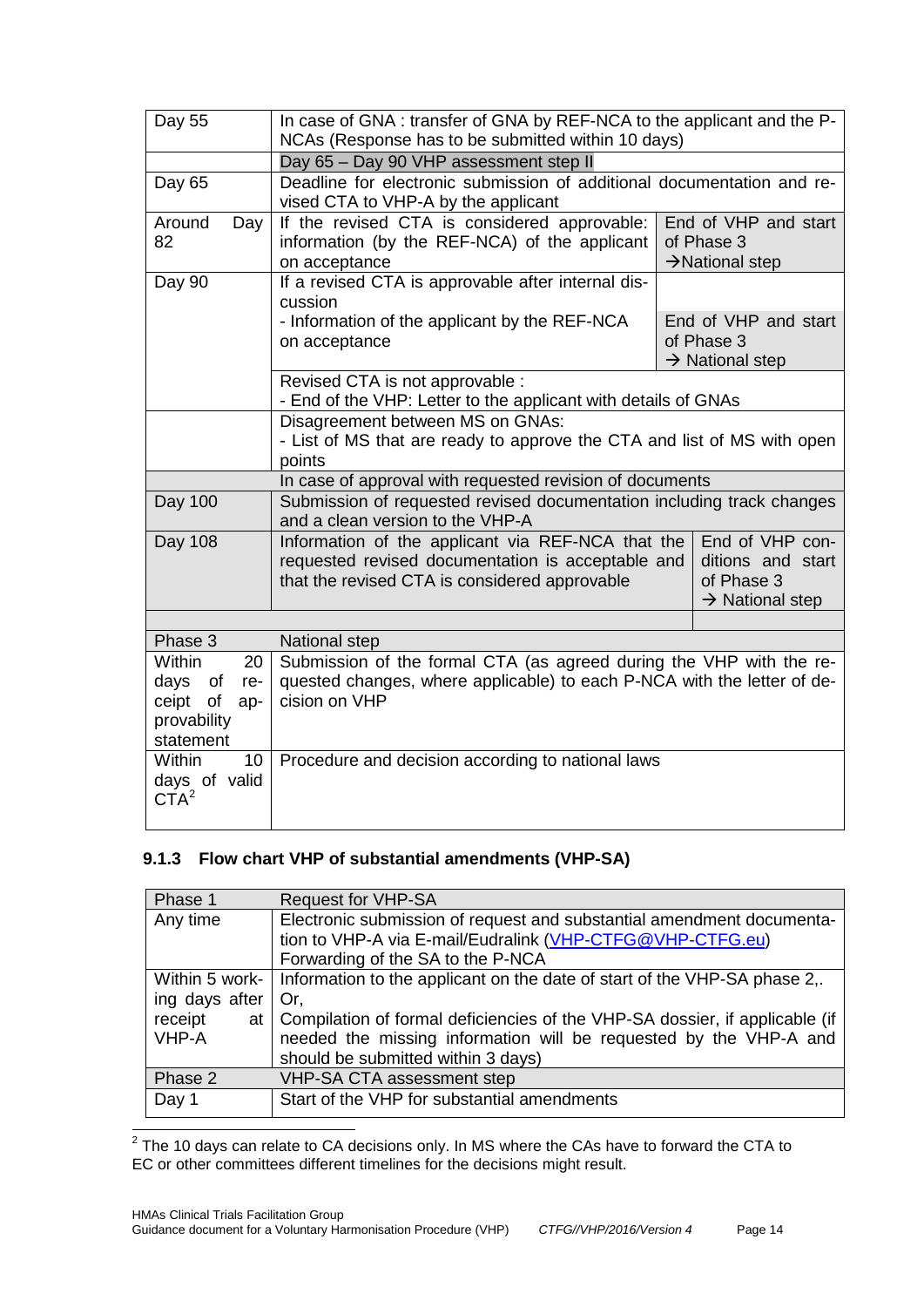| Day 21                                         | Requests for limited additional explanations or clarifications by REF-NCA<br>to the sponsor, if applicable                                                                                                                               |                                                                      |  |
|------------------------------------------------|------------------------------------------------------------------------------------------------------------------------------------------------------------------------------------------------------------------------------------------|----------------------------------------------------------------------|--|
| Day 24                                         | Response of sponsor to requests of limited further information or very<br>limited requests for minor changes                                                                                                                             |                                                                      |  |
| Day 28                                         | If no GNA within the assessment of the VHP-SA<br>were raised by the P-NCA:<br>information (via REF-NCA) of the applicant on<br>positive decision                                                                                         | End of VHP SA and<br>start of phase 3<br>$\rightarrow$ National step |  |
| Day $3\overline{5}$                            | If GNA existed, but were resolved after internal<br>discussion:<br>information (via REF-NCA) of the applicant on<br>positive decision                                                                                                    | End of VHP SA and<br>start of phase 3<br>$\rightarrow$ National step |  |
| Day 35                                         | In case of rejection: transfer of reasons (GNA) by REF-NCA to the appli-<br>cant                                                                                                                                                         |                                                                      |  |
|                                                | In case of approval with requested revision of documents                                                                                                                                                                                 |                                                                      |  |
| Day 45                                         | Submission of requested revised documentation including track changes<br>and a clean version to the VHP-A                                                                                                                                |                                                                      |  |
| Day 53                                         | End of VHP SA<br>Information of the applicant via REF-NCA that the<br>requested revised documentation is acceptable and<br>start<br>of<br>and<br>that the revised CTA is considered approvable<br>phase 3<br>$\rightarrow$ National step |                                                                      |  |
| Phase 3                                        | <b>National step</b>                                                                                                                                                                                                                     |                                                                      |  |
| <b>Within</b><br>10                            |                                                                                                                                                                                                                                          |                                                                      |  |
| of<br>days<br>re-                              | Submission of the formal substantial amendment to every P-NCA includ-<br>ing the letter of decision on VHP SA                                                                                                                            |                                                                      |  |
| of<br>ceipt<br>ap-<br>provability<br>statement |                                                                                                                                                                                                                                          |                                                                      |  |
| Within 7 days<br>of valid $SA^3$               | Procedure and decision on SA according to national laws                                                                                                                                                                                  |                                                                      |  |

<span id="page-14-0"></span> $\frac{3}{3}$  The 7 days can relate to CA decisions only. In MS where the CAs have to forward the CTA to EC or other committees different timelines for the decisions might result.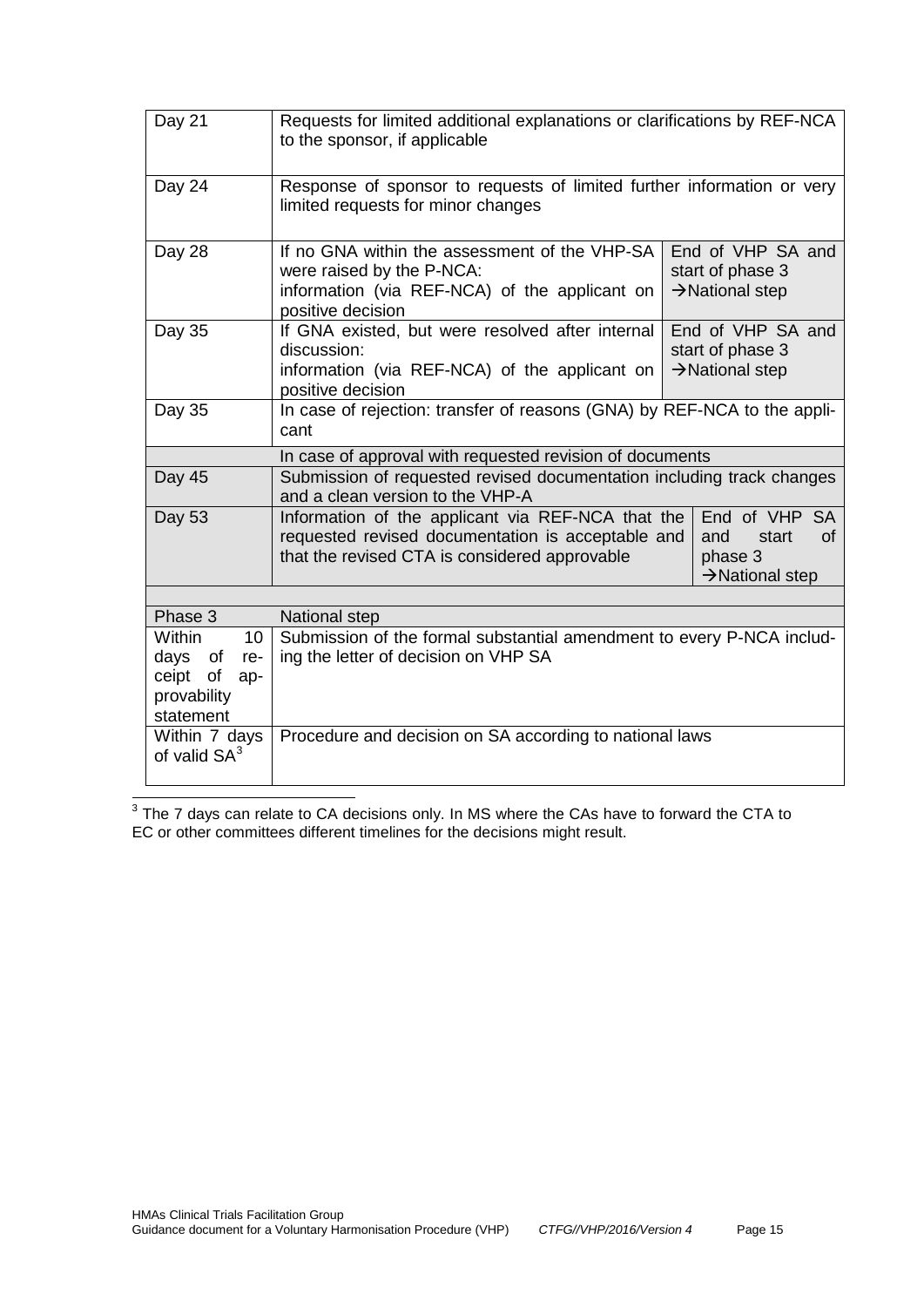## <span id="page-15-0"></span>*9.2 Content of a "Request for VHP"*

The following information should be contained in a request for VHP:

- 1. Covering letter including the EudraCT number and a short description of the key features of the CT. Where a previous CTA on the same IMP has been submitted through VHP, the parts of the IMPD or IB that have been updated with respect to the previous version provided to the VHP should be highlighted
- 2. (For all VHPs involving Belgium, Spain and the Netherlands the EC responsible for the single opinion in that MS, for all VHPs involving The Netherlands the ABR number should be given).List of the NCAs the applicant intends to submit a CTA in the national phase. A REF-NCA has to be proposed (not binding)
- 3. Core CTA EudraCT form (general information for all MS), no country specific information
- 4. Protocol related folder with study protocol including synopsis
- 5. Investigator's brochure
- 6. IMP dossier, as defined in EudraLex Volume 10 (including viral safety and IMPD on the Placebo, if applicable)
- 7. IMP additional information (if not included in IMPD): manufacturing authorisation; GMP compliance certificate; importation authorisation; certificate of analysis, if applicable; authorisation for special characteristics of products e.g. GMO or radioelements
- 8. NIMPs Dossier according to EU guidance <sup>[III](#page-16-2)</sup>, if applicable
- 9. Copy/summary of any scientific advice from any competent authority or EMEA and PIP summary, if applicable

For FIH MN-CTs, all applicable clinical and non-clinical aspects specific to the product under investigation and their potential impact on the study design and/or on the conduct of the clinical trial should be discussed, as outlined in the Guideline on strategies to identify and mitigate risks for FIH-CTs with IMP (EMEA/CHMP/SWP/294648/2007), or justification should be provided as to why the points have not to be addressed in the CT documentation.

Electronic structure of the VHP application:

1 General information

- 2 Study protocol
- 3 Investigator's brochure
- <sup>4</sup> IMPD

5 Addtional info Sc Advice or PIP

If more than 3 documents are submitted via a Eudralink mail, all documents should be attached in a compressed folder i.e. a zip folder or a 7z folder without any passwords (winzip or 7zip)

The eudralink should have the maximum expiry date (90 days) and no password of the eudralink is preferred.